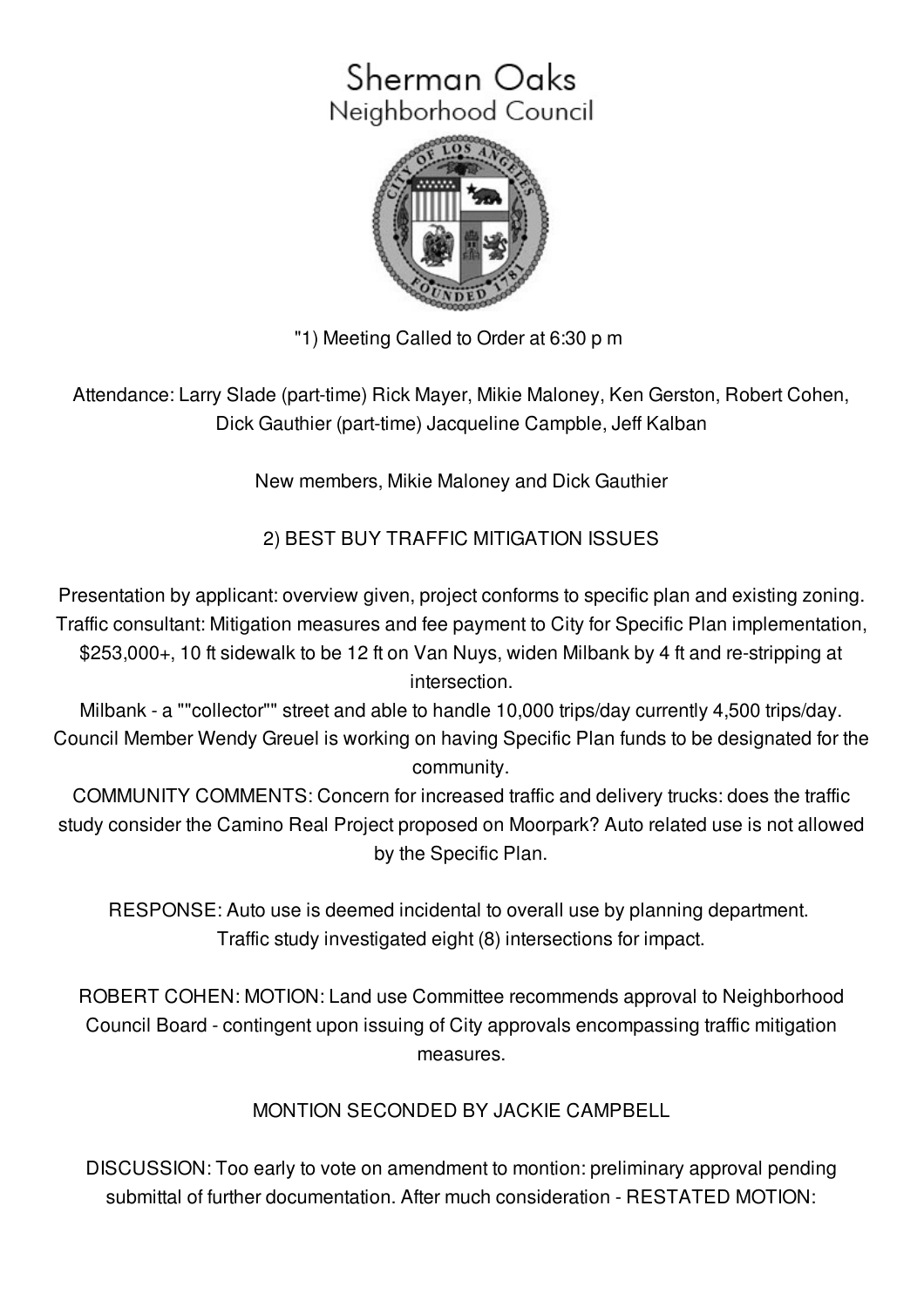Richard Cohen's Motion:

Land Use Committee recommends approval to Neighborhood Council Board in concept contingent upon issuing of City

approvals pending traffic mitigation studies and planning compliance.

MOTION SECONED BY JACKIE CAMPBELL

In favor five (5) Opposed one (1)

# MONTION PASSED.

# 3) 15206 BURBANK BOULEVARD - VILLA PORTOFINO

Forty-two unit condo Project: compliance issues - increase in transitional height 25 ft to 30 ft for visual interest. FAR 1.5 increased to 2.25 42 units - 45 is allowed: guest parking is to code. Constuction access of Burbank with some need to access of Killian until parking garage is built. PUBLIC COMMENT: Please with no access to site from South. Parking is concern - 10 guest spaces are not sufficient for this scale of project. Concern of construction process having impact on the R-1 area.

Request mature trees be planted

A petition against the project was submitted requesting access from Burbank only and mature trees (20' minimum) along South and East sides of project, and dust and pest mitigation during construction.

RESPONSE: Haul route will be only from Burbank. Pest Control - offers to pay for extermination if there is infiltration in residences.

NEIGHBORS TO WRITE LIST OF CONDITIONS:

1. Haul route,

2. Recommend a written pest control program.

3. Knox box.

4. Mature trees.

5. Protect existing trees during construction.

## JACKIE DIAMOND MOTION;

Land Use Committee recommends to the SONC Board to approve the project pending the six or seven conditions the community has stated in writing.

MOTION SECONDED BY Mikie Maloney

In favor five (5) Opposed zero (0)